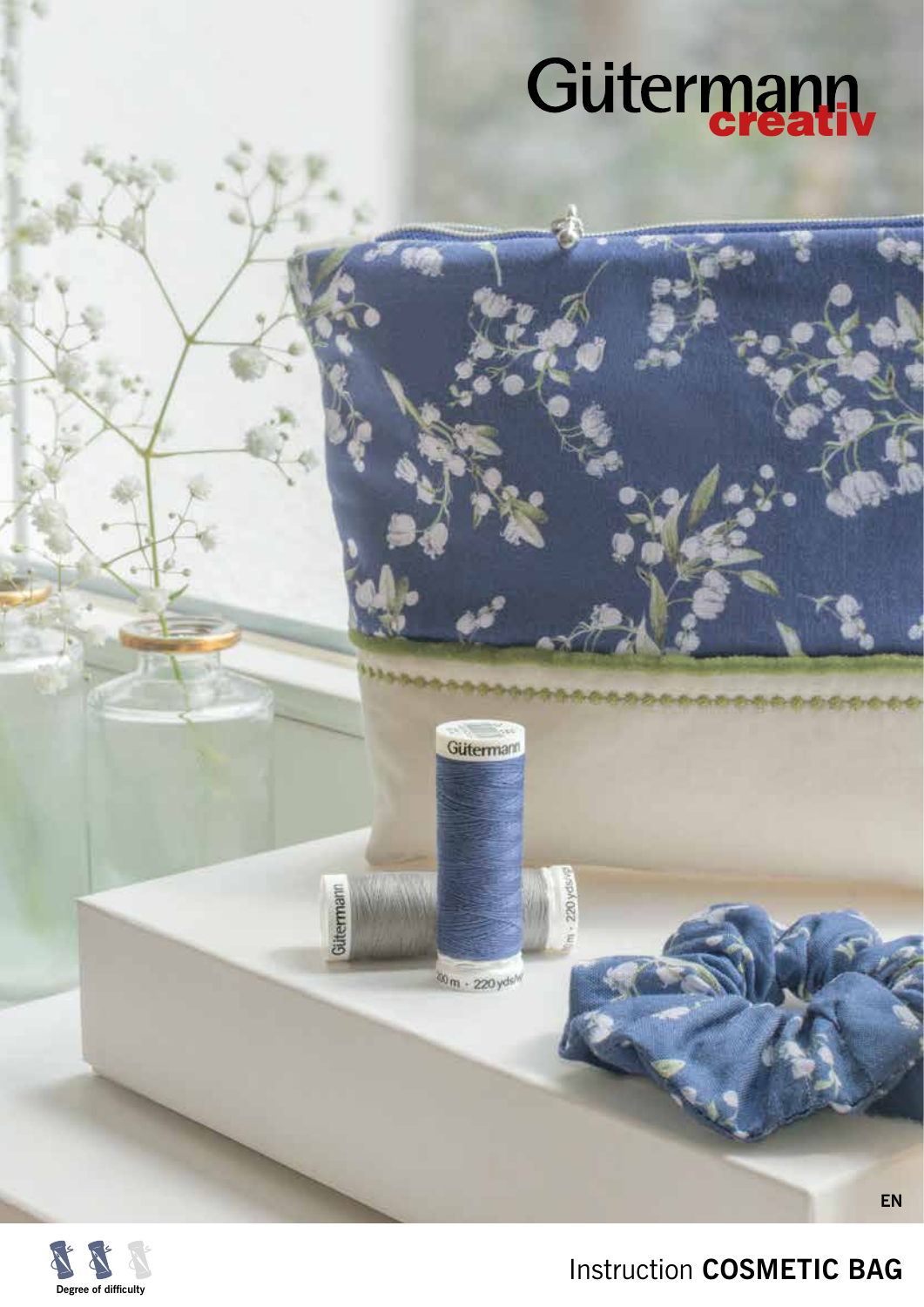## Instruction **COSMETIC BAG**



### **Materials from Gütermann In addition In addition In addition In the Installation In the Installation**

- Sew-all thread in a matching colours
- Gotton fabric 145 cm wide, collection MOST BEAUTIFUL:
- . 0.15 m lily of the valley pattern in blue-white
- 0.25 cm cream white cotton fabric
- Deco Stitch 70, Col. 582

- $\blacksquare$  0.30 m iron-on fabric lining G 710, 90 cm wide
- . 0.50 m moss green velvet piping
- Don-woven backing
- **Endless zipper in blue with silver teeth,** 25 cm long
- Silver-coloured slider for zipper

- **Sewing machine**
- Iron and iron cloth
- **Scissors**
- $Pins$
- **Extile marker**
- $Ruler$
- **Tape measure**
- **Set square**

#### **Size**

 $21 x 4 x 16 cm (L x W x H)$ 

### **Cutting**

- Lily of the valley pattern: Upper part 21  $\times$  10 cm, 2x
- Cotton fabric cream white: Bottom part 21 x 8 cm, 2x; lining 21 x 18 cm, 2x; zipper 1.5 x 2.5 cm, 4x
- Fabric lining: Upper part 21 x 10 cm, 2x; lower part 21 x 8 cm, 2x; lining 21 x 18 cm, 2x

Cut all parts with a 1 cm seam allowance.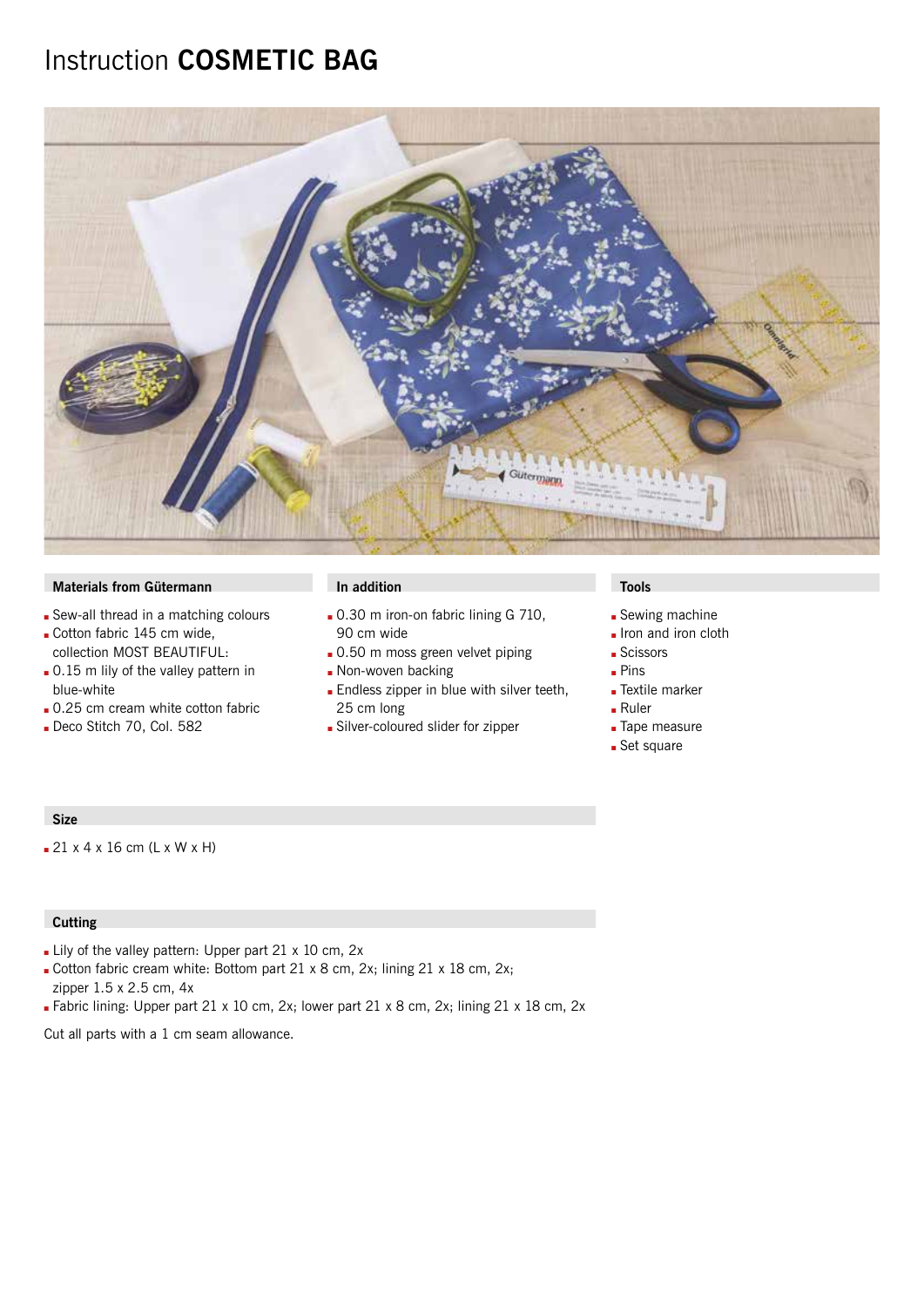# Gütern



**1.** Place the fabric linings on the left side of the cut parts for the upper, lower and lining parts, with the coated side facing the fabric. Place a damp ironing cloth on top and press on in 12 second steps. After fixing, allow the parts to cool flat, so that the linings bond with the fabric.



**2.** Place the piping right on right on the longitudinal edge of the bottom part and pin with needles. With the longest possible stitch setting and the zipper foot, staple the piping onto the bottom part. Then place the upper part right on right over the edge of the piping and pin. Stitch on with the zipper foot. Iron the seam allowances grouped together in the direction of the top part. Sew and iron the back of the bag in the same way.

**Tip:** To ensure that the piping does not move, fix the folded piping with a few stitches on the seam allowance.



**3.** Draw a line with the ruler and textile marker 1 cm from the piping seam. Feed in Thread Deco Stitch 70 in moss green, use Sew-all Thread in the same colour as the bottom thread. Place a strip of non-woven backing under the marking and stitch the top stitch along the line. Then remove the nonwoven, iron the top stitch.



**4.** Shorten the zipper to a length of 23 cm (incl. seam allowance). Place the top bar strip right-on-right over the middle of the zip with a distance of 1.5 cm from the end of the zip, and the second one flush underneath. Pin the bar to the strip. Quilt the seam across the zipper 1 cm wide, including all layers. Fold the upper and lower bar towards the end of the zipper and iron one on top of the other. Quilt the shim line with a narrow edge. Lock the second end of the zipper in the same way.